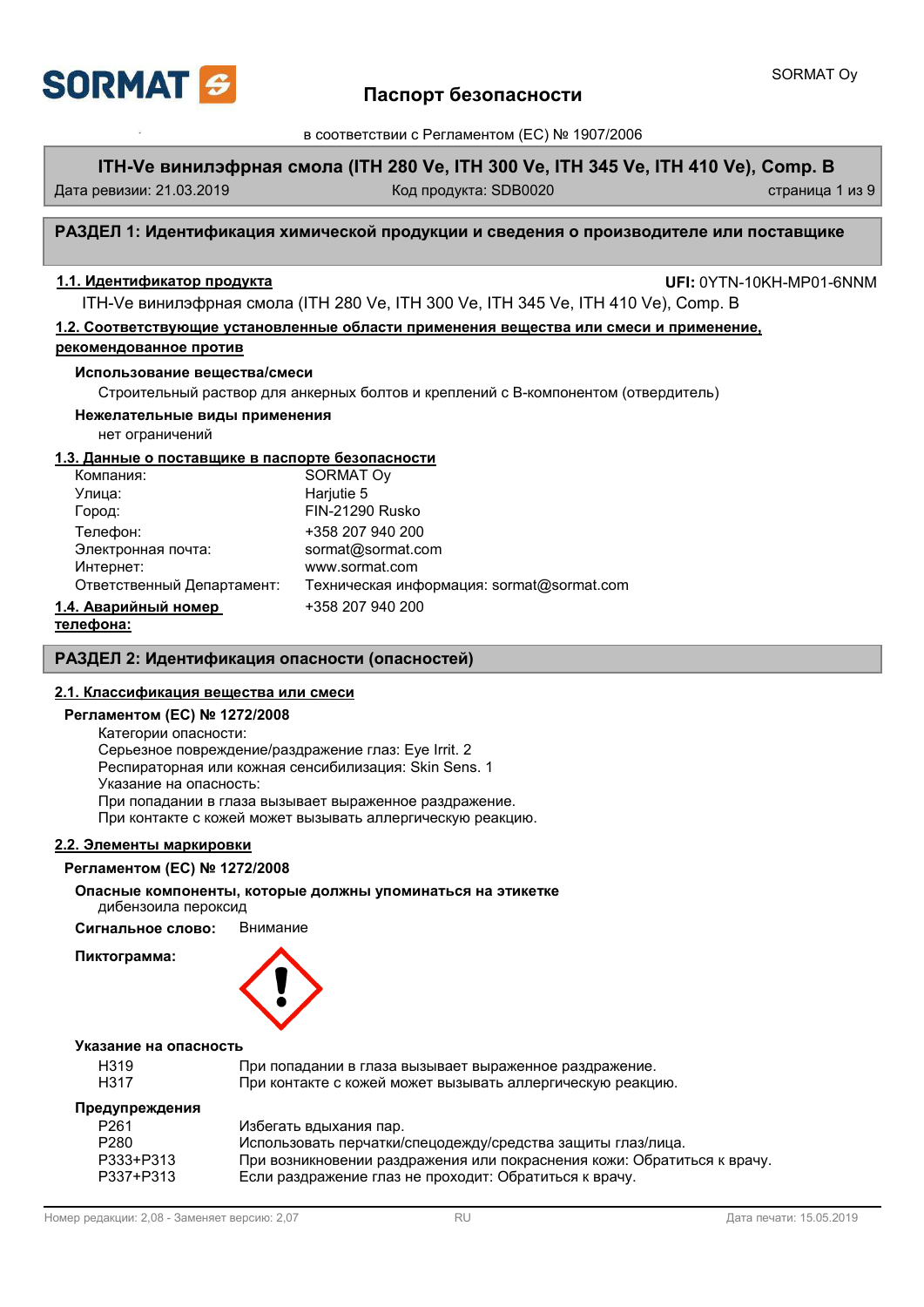

## **ITH-Ve ɜɢɧɢɥɷɮɪɧɚɹ ɫɦɨɥɚ (ITH 280 Ve, ITH 300 Ve, ITH 345 Ve, ITH 410 Ve), Comp. B**

| Дата ревизии: 21.03.2019 |  |
|--------------------------|--|
|--------------------------|--|

Код продукта: SDB0020 and and also expanding cтраница 2 из 9

P362+P364 Снять всю загрязненную одежду и выстирать ее перед повторным использованием.<br>P501 Утилизировать содержимое / контейнер в соответствии с местными / региональными Утилизировать содержимое / контейнер в соответствии с местными / региональными / национальными / международными правилами.

#### Дополнительная рекомендация

Для распространения среди широкой публики:

Р101 Если необходима рекомендация врача: иметь при себе упаковку продукта и маркировочный знак. Р102 Хранить в недоступном для детей месте.

#### $2.3.$  Другие опасности

Отсутствует какая-либо информация.

## РАЗДЕЛ 3: Состав (информация о компонентах)

## 3.2. Смеси

## Опасные компоненты

| <b>Homep CAS</b> | <b>Іназвание</b>              |              | часты                                                                                                     |             |
|------------------|-------------------------------|--------------|-----------------------------------------------------------------------------------------------------------|-------------|
|                  | I Номер EC                    | Номер Индекс | <b>Homep REACH</b>                                                                                        |             |
|                  | Классификация СГС             |              |                                                                                                           |             |
| $94-36-0$        | дибензоила пероксид           |              |                                                                                                           | $10 - 55\%$ |
|                  | 1202-327-6                    | 617-008-00-0 | 101-2119511472-50                                                                                         |             |
|                  | 10); H241 H319 H317 H400 H410 |              | Org. Perox. B, Eye Irrit. 2, Skin Sens. 1, Aquatic Acute 1 (M-Factor = 10), Aquatic Chronic 1 (M-Factor = |             |
| .                | $\sim$                        |              |                                                                                                           |             |

Текст Н-фраз: смотри в разделе 16.

## $PA$ ЗДЕЛ 4: Меры первой помощи

#### $4.1.$  Описание мер первой помощи

#### Общие рекомендации

Оказывающим первую помощь: следить за собственной защитой! Немедленно снять всю загрязненную одежду и постирать перед повторным использованием. В случае плохого самочувствия обратиться к врачу.

#### При вдыхании

Обеспечить подачу свежего воздуха. Во всех случаях сомнения или при наличии симптомов обратиться за консультацией к врачу.

#### При попадании на кожу

При попадании на кожу сразу же промыть большим количеством Вода и мыло. Немедленно снять всю загрязненную одежду и постирать перед повторным использованием. Необходима врачебная помощь.

#### При контакте с глазами

При попадании в глаза незамедлительно промыть их при открытых веках в течение 10-15 минут проточной водой и обратиться к окулисту. Снять контактные линзы, если вы ими пользуетесь и если это легко сделать. Продолжить промывание глаз.

#### При попадании в желудок

НЕ вызывать рвоты. Основательно прополоскать рот водой. Необходима врачебная помощь.

### **4.2. Наиболее существенные симптомы/эффект острого воздействия**

При контакте с кожей может вызывать аллергическую реакцию. При попадании в глаза вызывает выраженное раздражение.

#### 4.3. Указание на необходимость немедленной медицинской помощи и специальное лечения Симптоматическое лечение.

## РАЗДЕЛ 5: Меры и средства обеспечения пожаровзрывобезопасности

### **5.1. Средства пожаротушения**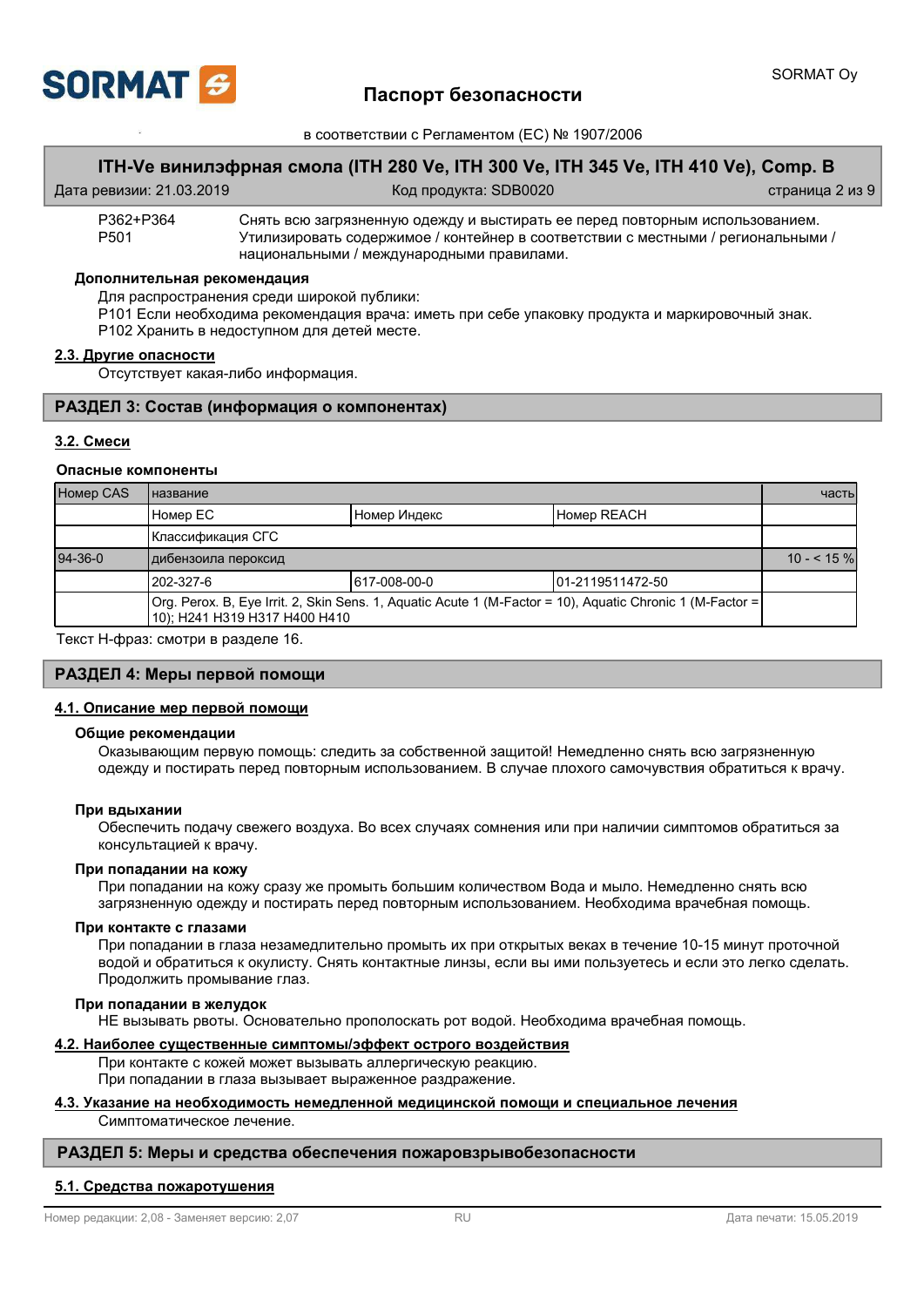

# **ITH-Ve ɜɢɧɢɥɷɮɪɧɚɹ ɫɦɨɥɚ (ITH 280 Ve, ITH 300 Ve, ITH 345 Ve, ITH 410 Ve), Comp. B**

Дата ревизии: 21.03.2019 Код продукта: SDB0020 страница 3 из 9

### Подходящие средства пожаротушения

Пена Порошок для тушения Струя распыляемой воды Двуокись углерода (СО2).

# Неподходящие средства пожаротушения

Мощная водяная струя

## **5.2. Особые факторы риска, источником которых является вещество или смесь**

Пиролизные продукты, токсичный Окись углерода

## $5.3.$  Меры предосторожности для пожарных

Не вдыхать газы от взрыва/пожара.

Носить автономный защитный дыхательный аппарат и стойкий к химикатам защитный костюм. Костюм полной зашиты

### Дополнительная рекомендация

Подавлять газы/пары/туман с помощью водной струи. Использовавшуюся для тушения загрязненную воду собирать отдельно. Не допускать попадания в канализацию или водоемы.

## РАЗДЕЛ 6: Меры по предотвращению и ликвидации аварийных и чрезвычайных ситуаций и их последствий

## **6.1. Ɇɟɪɵ ɩɪɟɞɨɫɬɨɪɨɠɧɨɫɬɢ ɞɥɹ ɩɟɪɫɨɧɚɥɚ, ɡɚɳɢɬɧɨɟ ɫɧɚɪɹɠɟɧɢɟ ɢ ɱɪɟɡɜɵɱɚɣɧɵɟ ɦɟɪɵ**

Пользоваться надлежащим защитным снаряжением. Обеспечить хорошую вентиляцию. Избегать контакта с кожей, глазами и одеждой.

## $6.2$ . Предупредительные меры по охране окружающей среды

Не допускать попадания в канализацию или водоемы.

## $6.3.$  Методы и материалы для локализации и очистки

Ликвидировать разлив. Собрать механически и в подходящих емкостях отправить на утилизацию. Соответствующий материал для поглощения: Песок С собранным материалом обращаться согласно разделу по утилизации. Загрязненную в ходе стирки воду собрать и утилизировать.

## **6.4. Ссылка на другие разделы**

Безопасная работа: смотри раздел 7 Индивидуальные средства защиты: смотри раздел 8 Утилизация: смотри раздел 13

## РАЗДЕЛ 7: Правила хранения химической продукции и обращения с ней при погрузочно-разгрузочных работах

## 7.1. Меры предосторожности при работе с продуктом

### **Информация о безопасном обращении**

Использовать только на открытом воздухе или в хорошо вентилируемом месте. Носить средства индивидуальной защиты (см. раздел 8). Избегать контакта с кожей, глазами и одеждой. Является вредным для здоровья при вдыхании и соприкосновении с кожей. После использования тщательно вымыть руки. Снять загрязненную одежду и постирать перед повторным использованием.

## **7.2. Условия для безопасного хранения с учетом любых несовместимостей**

## Требования в отношении складских зон и тары

Хранить емкость плотно закрытой.

Хранить в месте, доступном только для уполномоченных лиц.

Хранить только в оригинальной емкости в прохладном, хорошо проветриваемом месте.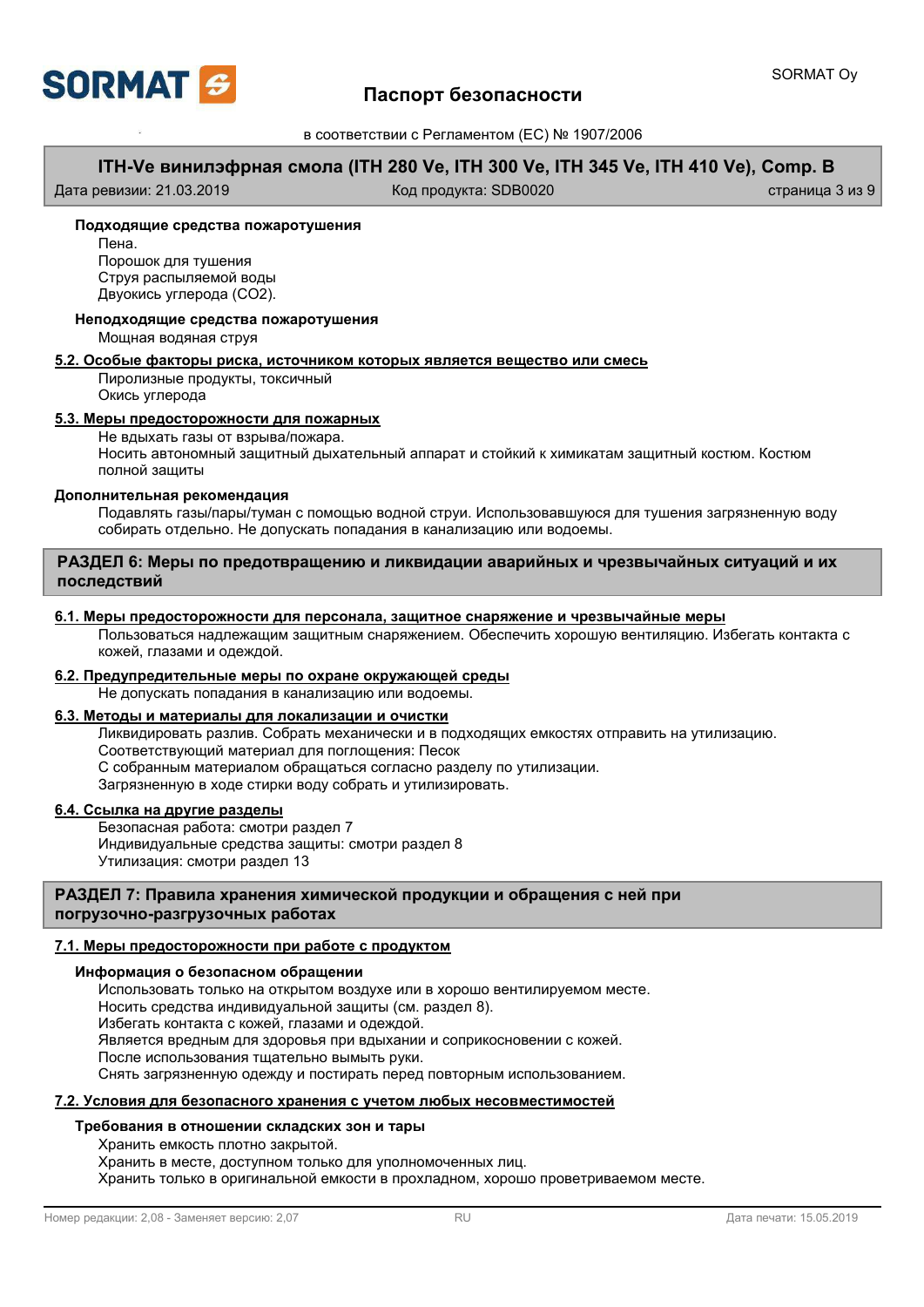

# Паспорт безопасности

в соответствии с Регламентом (ЕС) № 1907/2006

## **ITH-Ve ɜɢɧɢɥɷɮɪɧɚɹ ɫɦɨɥɚ (ITH 280 Ve, ITH 300 Ve, ITH 345 Ve, ITH 410 Ve), Comp. B**

Дата ревизии: 21.03.2019 Код продукта: SDB0020 страница 4 из 9

### Указания по совместному хранению

Не хранить вместе с: Окислительное средство, сильный Не использовать для изделий, которые предназначены для контакта с пищевыми продуктами.

### Дополнительная информация по условиям хранения

Хранить емкости герметично закрытыми в прохладном месте. температура хранения: 5 - 25°С

### РАЗДЕЛ 8: Средства контроля за опасным воздействием и средства индивидуальной защиты

### $8.1.$  Параметры контроля

#### Дополнительные указания к граничным значениям

Пока не установлены национальные предельные значения.

#### $8.2.$  Регулирования воздействия







### Подходящие технические устройства управления

Обеспечить хорошую вентиляцию. Если локальная вытяжка невозможна или недостаточна, тогда вся рабочая зона должна иметь хорошую техническую вентиляцию.

#### Зашитные и гигиенические меры

Снять загрязненную одежду и постирать перед повторным использованием. Составить и соблюдать план защиты кожи! После использования тщательно вымыть руки. Во время работы не есть и не пить.

#### $3a$ щита глаз/лица

Пользоваться средствами защиты глаз/лица.

#### $3a$ щита рук

Рекомендованный материал: NBR (Нитриловый каучук) время прорыва: > 480 min Толщина материала перчаток: 0,5 mm DIN-/EN-нормы: EN 374

При обращении с химическими веществами разрешено носить только химически стойкие защитные перчатки с маркировкой СЕ, включая четырехзначный контрольный номер. Рекомендуемую выяснить химическую стойкость указанных выше защитных перчаток для специального применения у производителя.

#### Защита кожи

При работе носить соответствующую защитную одежду.

### Защита дыхательных путей

При отсутствии с надежной вентиляции пользоваться средствами защиты органов дыхания. Защита органов дыхания с помощью комбинированного фильтра A1P2 (органические газы / пары и частицы)

## РАЗДЕЛ 9: Физико-химические свойства

#### 9.1. Информация об основных физико-химических свойствах

| Физическое состояние вещества: | Паста       |               |
|--------------------------------|-------------|---------------|
| Цвет:                          | черный      |               |
| Запах:                         | характерный |               |
| pH:                            |             | неприменимо   |
| Изменения состояния            |             |               |
| Точка плавления:               |             | не определено |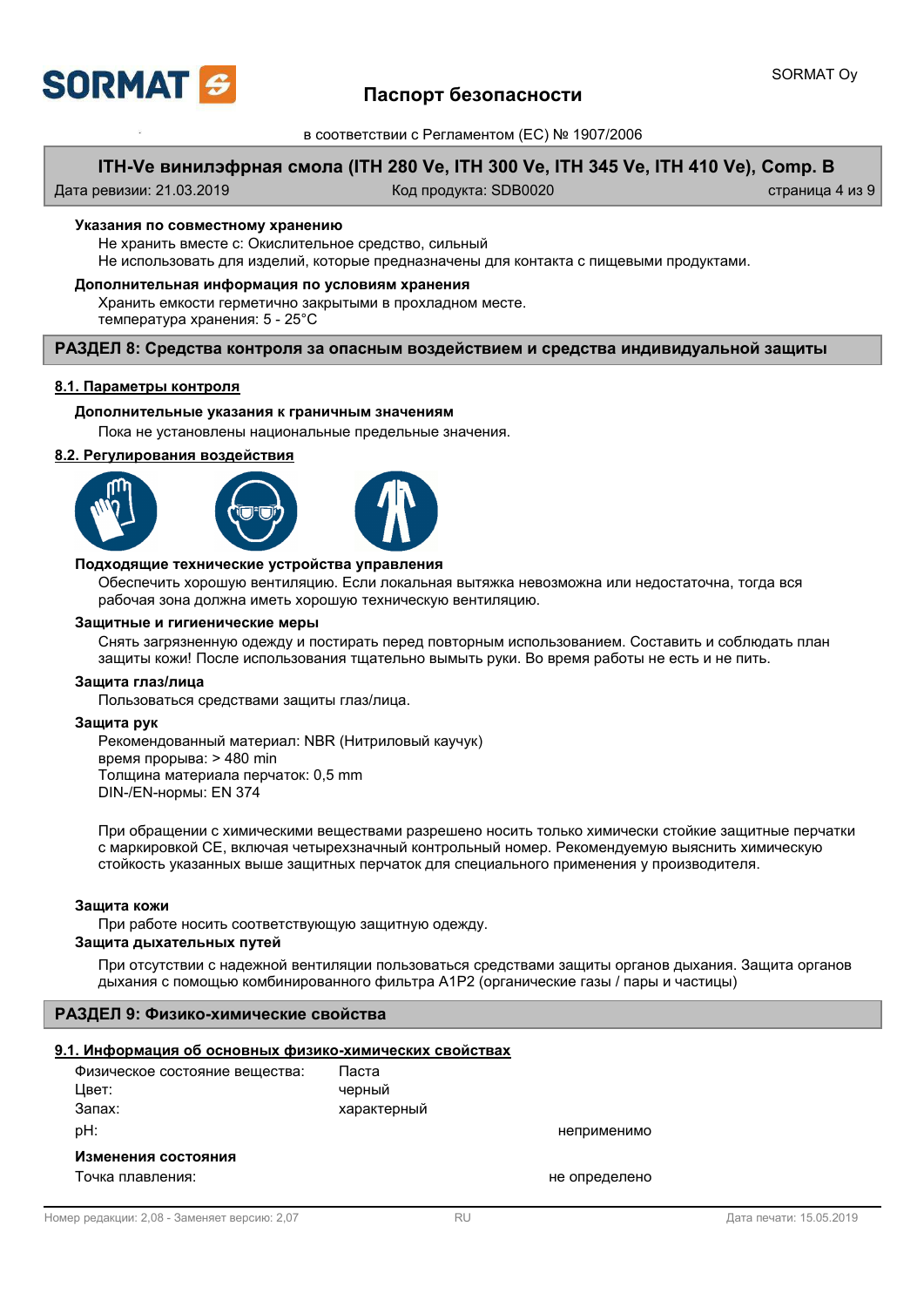

# **ITH-Ve ɜɢɧɢɥɷɮɪɧɚɹ ɫɦɨɥɚ (ITH 280 Ve, ITH 300 Ve, ITH 345 Ve, ITH 410 Ve), Comp. B** Дата ревизии: 21.03.2019 Ислинов Код продукта: SDB0020 и и и и и и и и страница 5 из 9 Начальная точка кипения и интервал и интервал и интервалено и интервалено и не определено кипения: Ɍɨɱɤɚ ɜɫɩɵɲɤɢ: ɧɟɩɪɢɦɟɧɢɦɨ **Горючесть** ɬɜɟɪɞɨɝɨ ɬɟɥɚ: ɧɟ ɨɩɪɟɞɟɥɟɧɨ ɝɚɡɚ: ɧɟɩɪɢɦɟɧɢɦɨ ɇɢɠɧɢɣ ɩɪɟɞɟɥ ɷɤɫɩɨɡɢɰɢɢ: ɧɟ ɨɩɪɟɞɟɥɟɧɨ Верхний предел экспозиции: испованно и и и и и и и и и и и и и не определено Температура самовозгорания ɬɜɟɪɞɨɝɨ ɬɟɥɚ: ɧɟ ɨɩɪɟɞɟɥɟɧɨ ɝɚɡɚ: ɧɟɩɪɢɦɟɧɢɦɨ Ɍɟɦɩɟɪɚɬɭɪɚ ɪɚɡɥɨɠɟɧɢɹ: ɧɟ ɨɩɪɟɞɟɥɟɧɨ Не окислительный. Содержание активного кислорода (%) < 1% классификация отсутствует Окисляющие свойства Ⱦɚɜɥɟɧɢɟ ɩɚɪɚ: ɧɟ ɨɩɪɟɞɟɥɟɧɨ Плотность (при 20 °C): 1,59 g/cm<sup>3</sup> Растворимость в воде: иследование не было проведено, поскольку известно, что вещество является нерастворимым в воде. **Растворимость в других растворителях** не определено Коэффициент распределения: использование и и и и и и и и и не определено ɉɥɨɬɧɨɫɬɶ ɩɚɪɚ: ɧɟ ɨɩɪɟɞɟɥɟɧɨ ɋɤɨɪɨɫɬɶ ɢɫɩɚɪɟɧɢɹ: ɧɟ ɨɩɪɟɞɟɥɟɧɨ **9.2. Другие данные** Содержание твердых веществ: и и и и и и и и и и и и и и и не определено РАЗДЕЛ 10: Стабильность и реакционная способность **10.1. Реакционная способность** см. РАЗДЕЛ 10.3 **10.2. Химическая устойчивость** Продукт является стабильным, если он хранится при нормальной температуре окружающей среды. **10.3. Возможность опасных реакций** Сильная реакция с: Окислительные средства см. РАЗДЕЛ 7.2 10.4. Условия, которых следует избегать Окислительное средство, сильный **10.5. Несовместимые материалы, которых следует избегать** Бензол дифенил **10.6. Опасные продукты разложения** РАЗДЕЛ 11: Информация о токсичности **11.1. Данные о токсикологическом воздействии**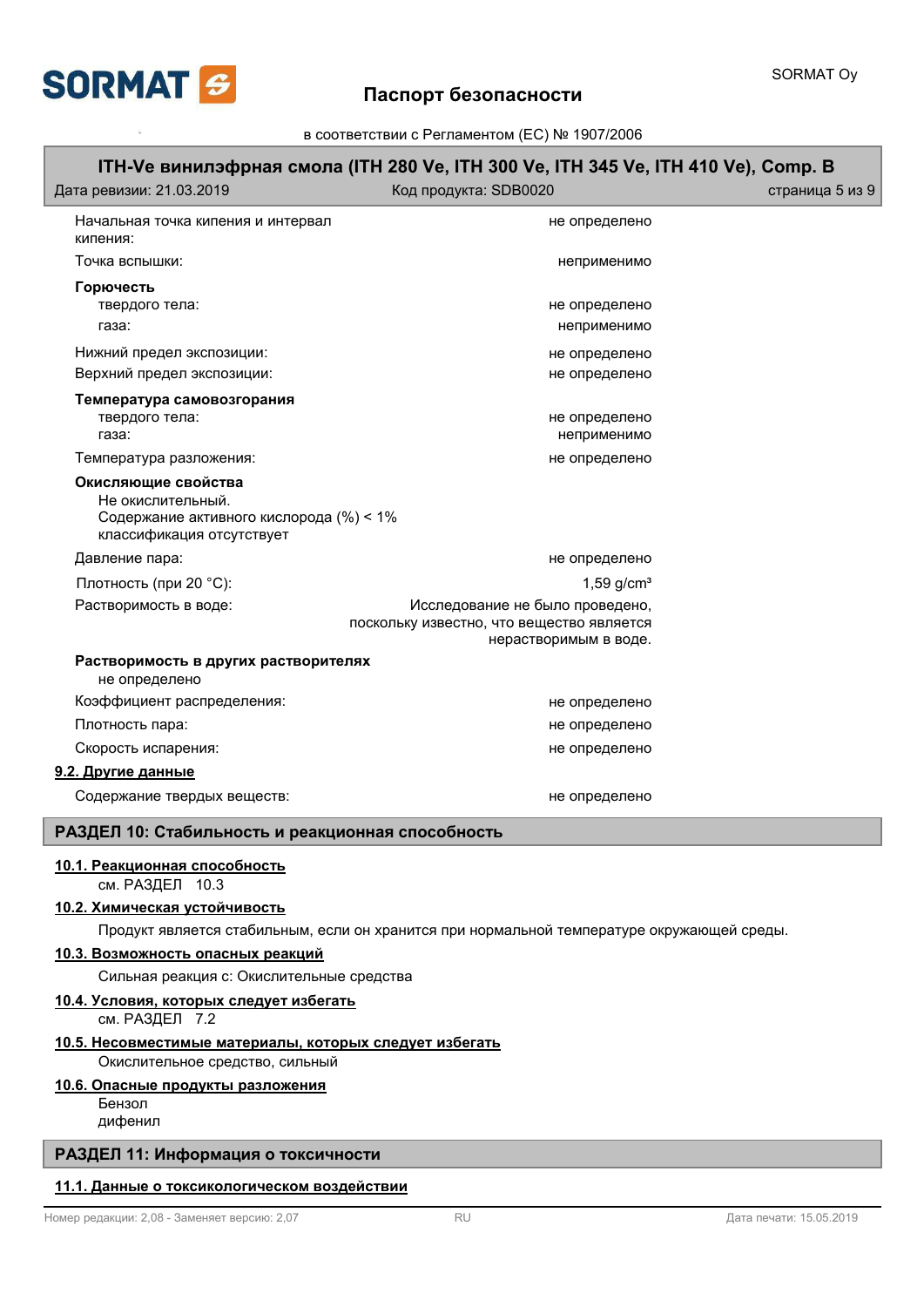

# Паспорт безопасности

в соответствии с Регламентом (ЕС) № 1907/2006

# **ITH-Ve ɜɢɧɢɥɷɮɪɧɚɹ ɫɦɨɥɚ (ITH 280 Ve, ITH 300 Ve, ITH 345 Ve, ITH 410 Ve), Comp. B**

Дата ревизии: 21.03.2019 И Стата и Код продукта: SDB0020 и и страница 6 из 9

## Острая токсичность

| CAS-Homep | <b>Название</b>                      |                         |                |                 |       |
|-----------|--------------------------------------|-------------------------|----------------|-----------------|-------|
|           | Путь воздействия<br> вредных веществ | Доза                    | Виды           | <b>Источник</b> | Метод |
| $94-36-0$ | дибензоила пероксид                  |                         |                |                 |       |
|           | Іоральный                            | >5000<br>ILD50<br>mg/kg | <b>I</b> Крыса |                 |       |

## Последующая информация Прочие наблюдения

Смесь классифицируется как опасная согласно Регламенту (ЕС) № 1272/2008 [CLP].

## РАЗДЕЛ 12: Информация о воздействии на окружающую среду

## 12.1. Токсичность

Продукт не является: Экотоксический.

OECD 201 (Desmodesmus subspicatus ) IC10:  $(0 - 72 h) = 30 mg/l$ IC50:  $(0 - 72 h) = 150 mg/l$ 

OECD 202 (Daphnia magna)  $EC0/NOEC (48h) = 100 mg/l$ <br> $EC50$   $(48h) = >500$ EC50  $(48h) = 500$  mg/l<br>EC100  $(48h) = 500$  mg/  $(48h) = \frac{500 \text{ mg}}{h}$ 

OECD 203 (Danio rerio) LC0/NOEC : 250 mg/l LC50  $:$  > 500 mg/l<br>LC100  $:$  >> 500 mg/l  $: >> 500$  mg/l

# $\Gamma$ CAS-HOMen $\Gamma$ Haзвание

| שטויוטו ו טו וט |                                     |                           |                     |                  |                                                   |                     |       |
|-----------------|-------------------------------------|---------------------------|---------------------|------------------|---------------------------------------------------|---------------------|-------|
|                 | Водная токсичность                  | Доза                      |                     | [h]   [d] Виды   |                                                   | Источник            | Метод |
| $94-36-0$       | дибензоила пероксид                 |                           |                     |                  |                                                   |                     |       |
|                 | Острая токсичность<br>для рыб       | <b>LC50</b><br>mg/l       | 0,0602              |                  | 96 hOncorhynchus mykiss<br>(Радужная форель)      | OECD <sub>203</sub> |       |
|                 | Острая водорослевая<br>ТОКСИЧНОСТЬ  | ErC <sub>50</sub><br>mg/l | 0.0711              |                  | 72 hlPseudokirchneriella<br>subcapitata           | OECD <sub>201</sub> |       |
|                 | Острая Crustacea<br>ТОКСИЧНОСТЬ     | <b>EC50</b>               | $0,11 \text{ mq/l}$ |                  | 48 h Daphnia magna<br>(большая водяная<br>блоха)  | OECD <sub>202</sub> |       |
|                 | Водорослевая<br>ТОКСИЧНОСТЬ         | <b>NOEC</b>               | $0.02$ mg/l         |                  | 3 dlPseudokirchneriella<br>subcapitata            | OECD <sub>201</sub> |       |
|                 | Crustacea токсичность               | <b>NOEC</b><br>mg/l       | 0,001               |                  | 21 d Daphnia magna<br>(большая водяная<br> блоха) | OECD <sub>211</sub> |       |
|                 | Острая бактериальная<br>ТОКСИЧНОСТЬ | $(35 \text{ mg/l})$       |                     | 0.5 <sub>h</sub> |                                                   | OECD <sub>209</sub> |       |

## **12.2. Стойкость и разлагаемость**

Продукт не был проверен.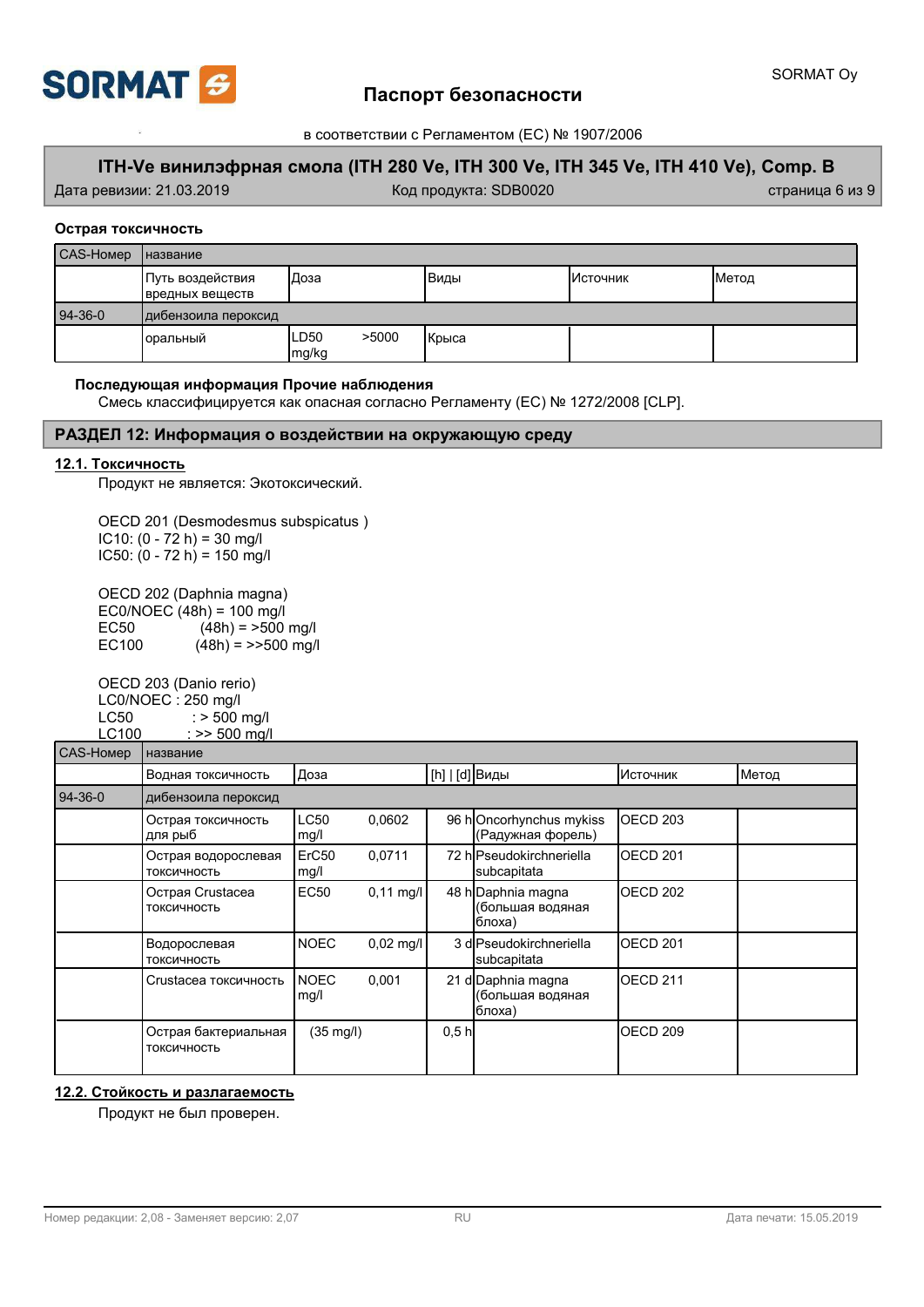

# Паспорт безопасности

в соответствии с Регламентом (ЕС) № 1907/2006

# **ITH-Ve ɜɢɧɢɥɷɮɪɧɚɹ ɫɦɨɥɚ (ITH 280 Ve, ITH 300 Ve, ITH 345 Ve, ITH 410 Ve), Comp. B**

|           | Дата ревизии: 21.03.2019 | Код продукта: SDB0020                               |           |    |                 | страница 7 из 9 |
|-----------|--------------------------|-----------------------------------------------------|-----------|----|-----------------|-----------------|
| CAS-Homep | <b>Іназвание</b>         |                                                     |           |    |                 |                 |
|           | Метод                    |                                                     | ІЗначение |    | <b>Источник</b> |                 |
|           | ІОценка                  |                                                     |           |    |                 |                 |
| $94-36-0$ | дибензоила пероксид      |                                                     |           |    |                 |                 |
|           | OECD 301D                |                                                     | 71%       | 28 |                 |                 |
|           |                          | Легко биологически распадается (по критериям ОЭСР). |           |    |                 |                 |

### **12.3. Потенциал биоаккумуляции**

Продукт не был проверен.

### Коеффициент распределения (н-октанол/вода)

| <b>ICAS</b><br>-Номер | <b>Чназвание</b>       | Pow<br>റ<br>-- |
|-----------------------|------------------------|----------------|
| 194-36-0              | Пероксид<br>аибензоила | v.c            |

## $12.4.$  Мобильность в почве

Продукт не был проверен.

## $12.5.$  Результаты оценки РВТ и vPvB

Продукт не был проверен.

### 12.6. Другие неблагоприятные воздействия

Отсутствует какая-либо информация.

## Дополнительная рекомендация

Не допускать попадания в канализацию или водоемы. Не допускать попадания в грунтовое основание/почву.

## РАЗДЕЛ 13: Рекомендации по удалению отходов (остатков)

### **13.1. Методы утилизации отходов**

### **Рекомендация**

Утилизация в соответствии с действующими предписаниями. Не допускать попадания в канализацию или водоемы. Не допускать попадания в грунтовое основание/почву.

## РАЗДЕЛ 14: Информация при перевозках (транспортировании)

## Сухопутный трансорт (ADR/RID)

| 14.1. Номер ООН:                                         | Не классифицирован в качестве опасного продукта согласно<br>транспортным предписаниям. |
|----------------------------------------------------------|----------------------------------------------------------------------------------------|
| 14.2. Надлежащее отгрузочное<br>наименование:            | Не классифицирован в качестве опасного продукта согласно<br>транспортным предписаниям. |
| 14.3. Категория опасности при<br><u>транспортировке:</u> | Не классифицирован в качестве опасного продукта согласно<br>транспортным предписаниям. |
| 14.4. Упаковочная группа:                                | Не классифицирован в качестве опасного продукта согласно<br>транспортным предписаниям. |
| Доставка по внутренним водным путям (ADN/ADNR)           |                                                                                        |
| 14.1. Номер ООН:                                         | Не классифицирован в качестве опасного продукта согласно<br>транспортным предписаниям. |
| 14.2. Надлежащее отгрузочное<br>наименование:            | Не классифицирован в качестве опасного продукта согласно<br>транспортным предписаниям. |
| 14.3. Категория опасности при<br><u>транспортировке:</u> | Не классифицирован в качестве опасного продукта согласно<br>транспортным предписаниям. |
| 14.4. Упаковочная группа:                                | Не классифицирован в качестве опасного продукта согласно<br>транспортным предписаниям. |

### **Морская доставка (IMDG)**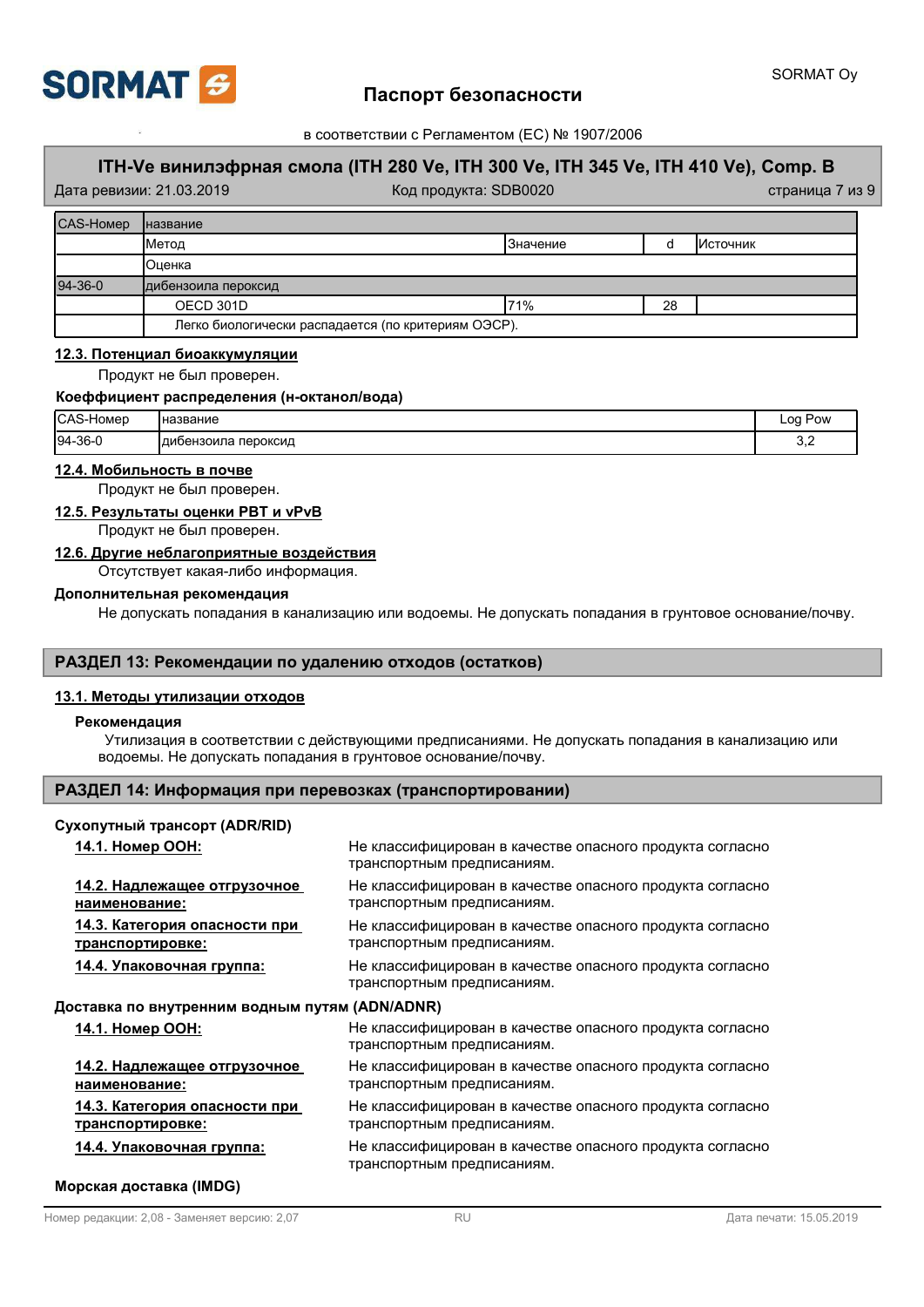

# SORMAT Oy

# **ITH-Ve ɜɢɧɢɥɷɮɪɧɚɹ ɫɦɨɥɚ (ITH 280 Ve, ITH 300 Ve, ITH 345 Ve, ITH 410 Ve), Comp. B**

| Дата ревизии: 21.03.2019                                  | Код продукта: SDB0020                                                                  | страница 8 из 9 |
|-----------------------------------------------------------|----------------------------------------------------------------------------------------|-----------------|
| 14.1. Номер ООН:                                          | Не классифицирован в качестве опасного продукта согласно<br>транспортным предписаниям. |                 |
| 14.2. Надлежащее отгрузочное<br>наименование:             | Не классифицирован в качестве опасного продукта согласно<br>транспортным предписаниям. |                 |
| 14.3. Категория опасности при<br>транспортировке:         | Не классифицирован в качестве опасного продукта согласно<br>транспортным предписаниям. |                 |
| <u> 14.4. Упаковочная группа:</u>                         | Не классифицирован в качестве опасного продукта согласно<br>транспортным предписаниям. |                 |
| Воздушный транспорт (ICAO-TI/IATA-DGR)                    |                                                                                        |                 |
| 14.1. Номер ООН:                                          | Не классифицирован в качестве опасного продукта согласно<br>транспортным предписаниям. |                 |
| 14.2. Надлежащее отгрузочное<br>наименование:             | Не классифицирован в качестве опасного продукта согласно<br>транспортным предписаниям. |                 |
| 14.3. Категория опасности при<br>транспортировке:         | Не классифицирован в качестве опасного продукта согласно<br>транспортным предписаниям. |                 |
| 14.4. Упаковочная группа:                                 | Не классифицирован в качестве опасного продукта согласно<br>транспортным предписаниям. |                 |
| 14.5. Опасность вредного воздействия на окружающию среду. |                                                                                        |                 |

# <u>14.5. Опасность вредного воздействия на окружающую среду</u>

ОПАСНО ДЛЯ ОКРУЖАЮЩЕЙ НЕТ СРЕДЫ:

## **14.6. Специальные меры предосторожности для пользователя**

Отсутствует какая-либо информация.

## **14.7. Перевозка массовых грузов в соответствии с Приложением II МАРПОЛ 73/789 и Кодексом МКХ** неприменимо

## РАЗДЕЛ 15: Информация о национальном и международном законодательстве

### **15.1. Нормативы по охране и гигиене труда и природоохранительное законодательство/нормативы,**  $x$ арактерные для данного вещества или смеси.

### Дополнительная рекомендация

VOC: 4,3 % (DIN EN ISO 11890-2)

Следует учесть: 850/2004/ЕС, 79/117/ЕЕС, 689/2008/ЕС

### Национальные предписания

| Указания об ограничении          | Соблюдать ограничения трудовой деятельности, в соответствии с |
|----------------------------------|---------------------------------------------------------------|
| деятельности:                    | законом по охране труда молодёжи (94/33/ЕС).                  |
| Класс загрязнения воды (D):      | 1 - слегка заражающий воду                                    |
| Абсорбция кожи / Сенсибилизация: | Вызывает реакции повышенной чувствительности аллергического   |
|                                  | характера.                                                    |

## РАЗДЕЛ 16: Дополнительная информация

### Редакционные примечания

Данные правила по технике безопасности содержат изменения по отношению к предыдущей версии в разделе(ах): 1.1 (UFI).

## Сокращения и акронимы

ADN: Accord europĭen relativ au transport international des marchandises Dangereuses par voie de Navigation (European Agreement concerning the International Carriage of Dangerous Goods by Inland Waterways) ADR: Accord europйen sur le transport des marchandises dangereuses par route (European Agreement concerning the International Carriage of Dangerous Goods by Road)